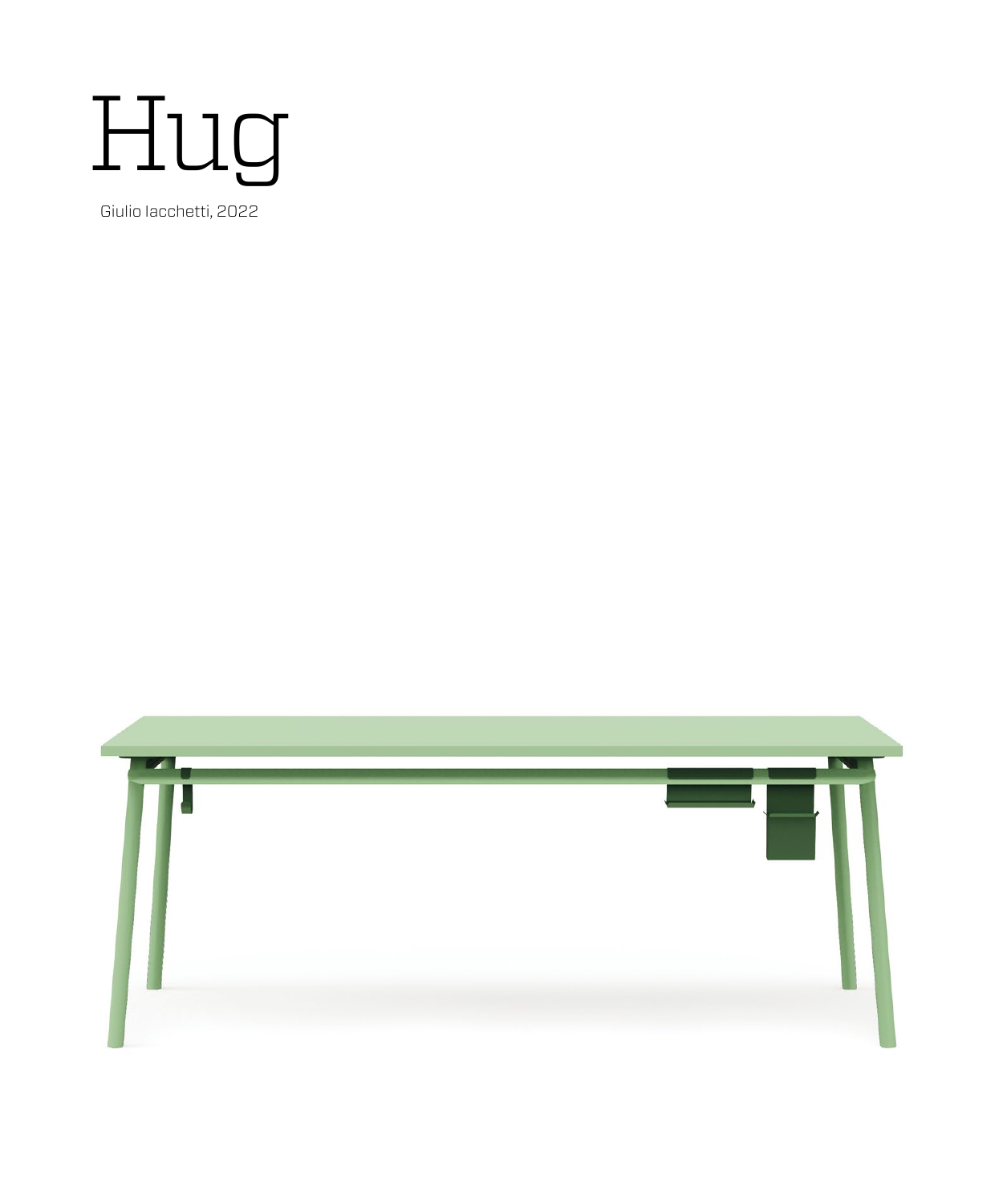

**Accessory kit / Kit di accessori / Zubehör-Kit**



Pen holder Portapenne Stifthalter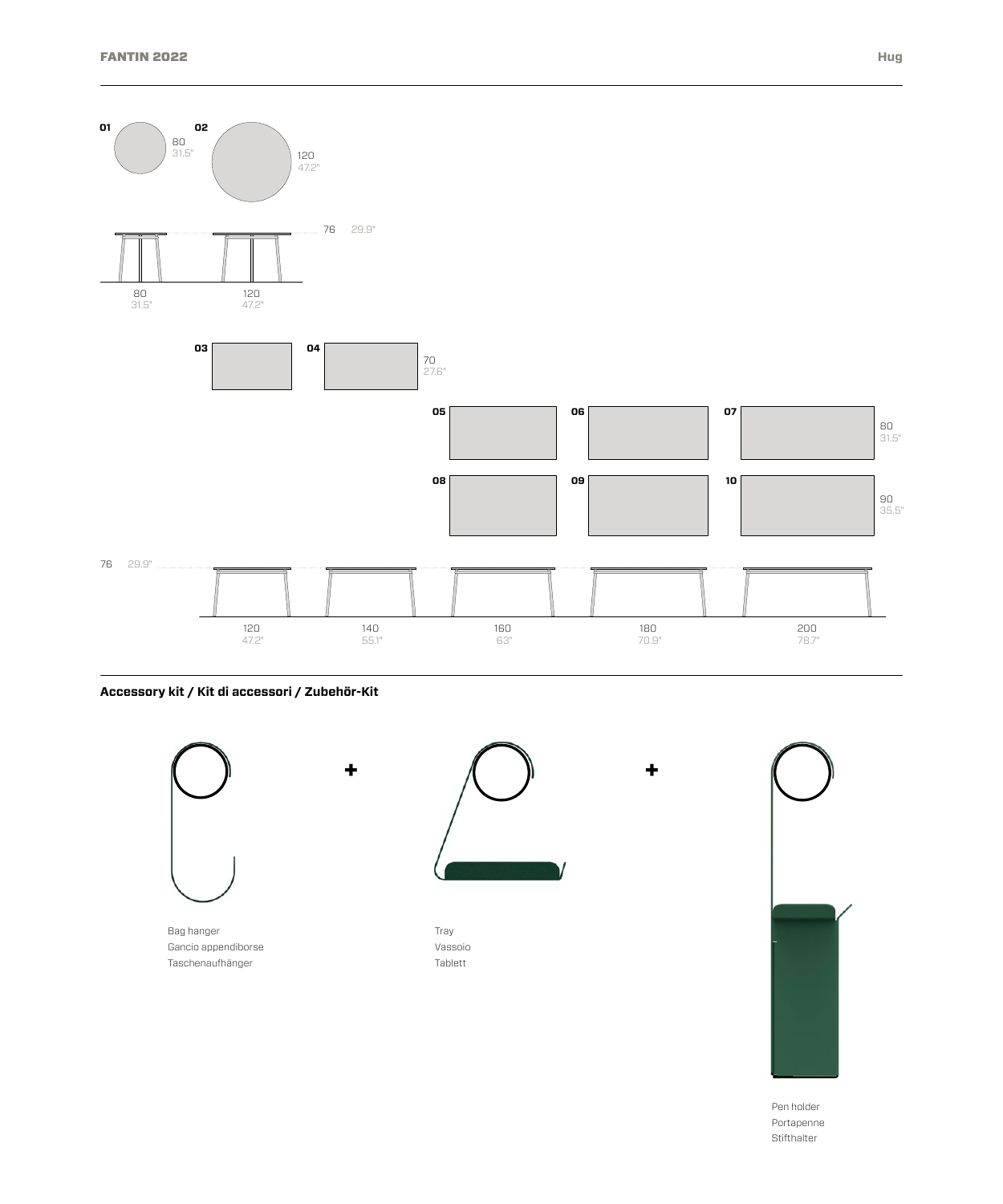| Product / Prodotto / Produkt                             |  |                                                                                                                                   |                                                                   |                                                           |                                                          | Packaging / Imballo / Verpackung                         |                                                                   |                                                           |                                                          |                                                          |  |                                                                              |
|----------------------------------------------------------|--|-----------------------------------------------------------------------------------------------------------------------------------|-------------------------------------------------------------------|-----------------------------------------------------------|----------------------------------------------------------|----------------------------------------------------------|-------------------------------------------------------------------|-----------------------------------------------------------|----------------------------------------------------------|----------------------------------------------------------|--|------------------------------------------------------------------------------|
| No.<br>N.<br>Nr.                                         |  | Code<br>Codice<br>Code                                                                                                            | Dimensions (w·d·h)<br>Dimensioni (l·p·h)<br>Abmessungen (b·t·h)   |                                                           |                                                          | Weight<br>Peso<br>Gewicht                                | Dimensions (w·d·h)<br>Dimensioni (l·p·h)<br>Abmessungen (b·t·h)   |                                                           |                                                          | Weight<br>Peso<br>Gewicht                                |  | Vol pkg<br>Vol. collo<br>Vol. Kollo                                          |
|                                                          |  |                                                                                                                                   |                                                                   |                                                           | cm:                                                      | kg                                                       |                                                                   |                                                           | cm:                                                      | $kg$ :                                                   |  | mc                                                                           |
|                                                          |  | With metal top / Con piano in metallo / Mit Arbeitsplatte aus Metal                                                               |                                                                   |                                                           |                                                          |                                                          |                                                                   |                                                           |                                                          |                                                          |  |                                                                              |
| 01<br>02<br>03<br>04<br>05<br>06<br>07<br>08<br>09<br>10 |  | <b>FHT11</b><br>FHT12<br>FHT <sub>13</sub><br>FHT14<br>FHT15<br>FHT16<br>FHT17<br>FHT18<br>FHT <sub>19</sub><br>FHT <sub>20</sub> | 80<br>120<br>120<br>140<br>160<br>180<br>200<br>160<br>180<br>200 | 80<br>120<br>70<br>70<br>80<br>80<br>80<br>90<br>90<br>90 | 76<br>76<br>76<br>76<br>76<br>76<br>76<br>76<br>76<br>76 | 20<br>29<br>32<br>36<br>44<br>48<br>52<br>47<br>52<br>57 | 85<br>125<br>125<br>145<br>165<br>185<br>205<br>165<br>185<br>205 | 85<br>125<br>75<br>75<br>85<br>85<br>85<br>95<br>95<br>95 | 30<br>30<br>30<br>30<br>30<br>30<br>30<br>30<br>30<br>30 | 25<br>34<br>37<br>41<br>49<br>53<br>57<br>52<br>57<br>62 |  | 0.30<br>0.50<br>0.30<br>0.40<br>0.50<br>0.50<br>0.60<br>0.50<br>0.60<br>0.60 |
|                                                          |  | Accessory kit / Kit di accessori / Zubehör-Kit<br>FHK01 :                                                                         |                                                                   |                                                           |                                                          | 1.5                                                      | $30^{\circ}$                                                      | 20                                                        | 20:                                                      | $1.7 \pm 1.7$                                            |  | 0.10                                                                         |

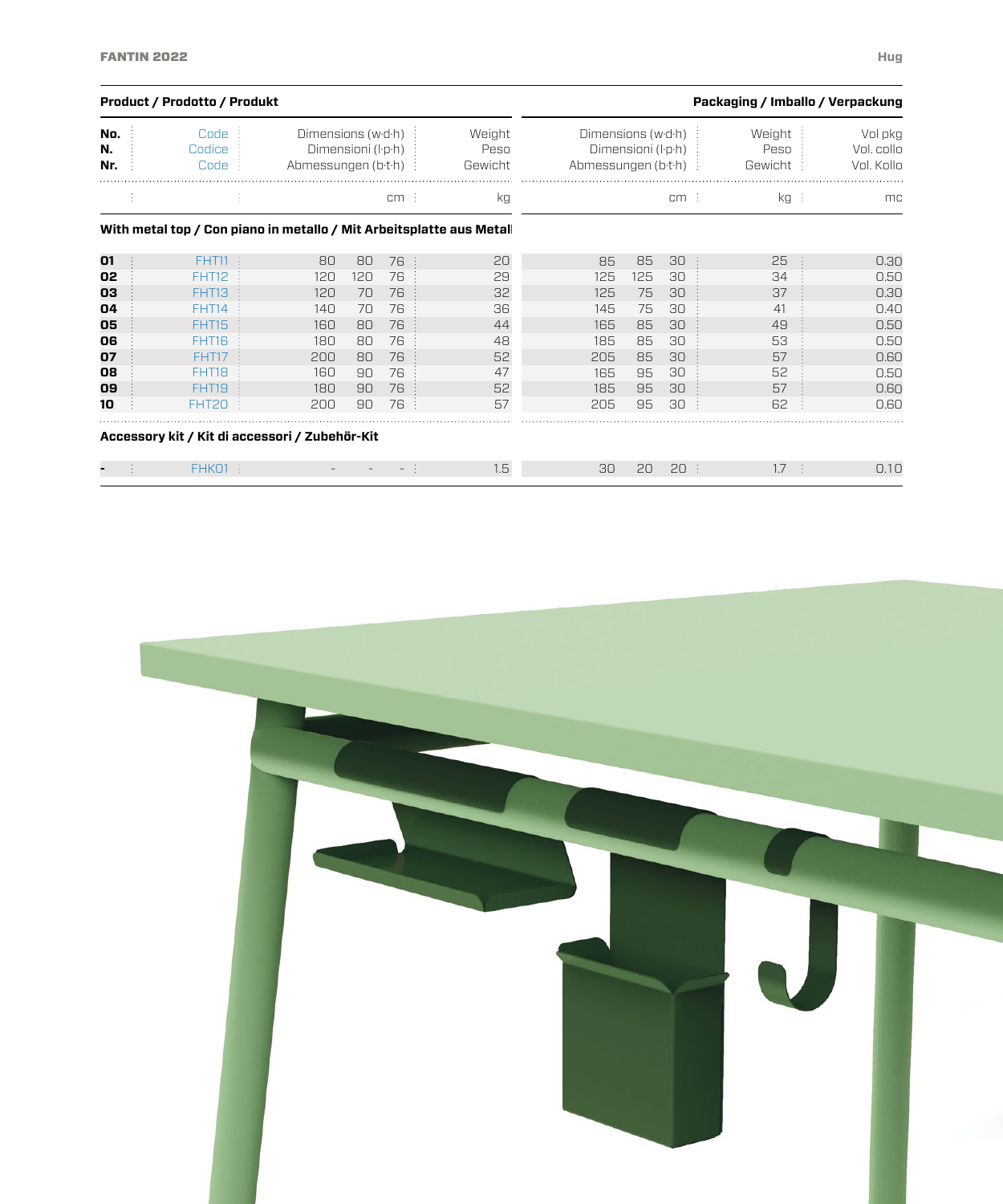## **Metal essentials**

| 01.18<br><b>Black (RAL 9005)</b><br>Nero / Schwarz                                                                                                                                                                                                                                                                                                                                                                                                                 | 08.20<br>Rose quartz<br>Rosa quarzo / Rosenquarz                                                                                                                                                                                                                                                                                                                                                                                                                   | 15.19<br>Forest green (RAL 6007)<br>Verde bosco / Waldgrün                                      |
|--------------------------------------------------------------------------------------------------------------------------------------------------------------------------------------------------------------------------------------------------------------------------------------------------------------------------------------------------------------------------------------------------------------------------------------------------------------------|--------------------------------------------------------------------------------------------------------------------------------------------------------------------------------------------------------------------------------------------------------------------------------------------------------------------------------------------------------------------------------------------------------------------------------------------------------------------|-------------------------------------------------------------------------------------------------|
| $- - -$<br>EM A .                                                                                                                                                                                                                                                                                                                                                                                                                                                  | $- - -$<br>EM A                                                                                                                                                                                                                                                                                                                                                                                                                                                    | $\sim$ $\sim$ $\sim$<br>EM A .                                                                  |
| 02.18<br>Anthracite (RAL 7021)<br>Antracite / Anthrazit<br>$- - -$                                                                                                                                                                                                                                                                                                                                                                                                 | 09.18<br>Ruby red (RAL 3003)<br>Rosso rubino / Rubinrot<br>$- - -$                                                                                                                                                                                                                                                                                                                                                                                                 | 16.19<br>Turquoise blue (RAL 5018)<br>Blu turchese / Türkisblau<br>$- - -$                      |
| EM A                                                                                                                                                                                                                                                                                                                                                                                                                                                               | EM A                                                                                                                                                                                                                                                                                                                                                                                                                                                               | EM A                                                                                            |
| 03.18<br><b>Fantin grey</b><br>Grigio Fantin / Fantin-Grau<br>$\frac{1}{2} \left( \frac{1}{2} \right) = \frac{1}{2} \left( \frac{1}{2} \right)$<br>EM A.                                                                                                                                                                                                                                                                                                           | 10.21<br>Flame red (RAL 3000)<br>Rosso fuoco / Feuerrot<br>$\sim$ $\sim$ $\sim$<br>EM A.                                                                                                                                                                                                                                                                                                                                                                           | 17.18<br>Pastel blue (RAL 5024)<br>Blu pastello / Pastellblau<br>$\omega = \omega$<br>EM A      |
| 04.18<br>Light grey (RAL 7035)<br>Grigio luce / Lichtgrau<br>$\sim$ $\sim$ $\sim$<br>EM A.                                                                                                                                                                                                                                                                                                                                                                         | 11.21<br>Melon yellow (RAL 1028)<br>Giallo melone / Melonengelb<br>$- - -$<br>EM A .                                                                                                                                                                                                                                                                                                                                                                               | 18.21<br>Dusty blue (RAL 5014)<br>Azzurro polvere / Staubiges blau<br>$- - -$<br>EM A .         |
| 05.19<br><b>Cloud grey</b><br>Grigio nuvola / Wolkengrau<br>$\frac{1}{2} \frac{1}{2} \frac{1}{2} \frac{1}{2} \frac{1}{2} \frac{1}{2} \frac{1}{2} \frac{1}{2} \frac{1}{2} \frac{1}{2} \frac{1}{2} \frac{1}{2} \frac{1}{2} \frac{1}{2} \frac{1}{2} \frac{1}{2} \frac{1}{2} \frac{1}{2} \frac{1}{2} \frac{1}{2} \frac{1}{2} \frac{1}{2} \frac{1}{2} \frac{1}{2} \frac{1}{2} \frac{1}{2} \frac{1}{2} \frac{1}{2} \frac{1}{2} \frac{1}{2} \frac{1}{2} \frac{$<br>EM A . | 12.19<br>Zinc yellow (RAL 1018)<br>Giallo zinco / Zinkgelb<br>$\frac{1}{2} \frac{1}{2} \frac{1}{2} \frac{1}{2} \frac{1}{2} \frac{1}{2} \frac{1}{2} \frac{1}{2} \frac{1}{2} \frac{1}{2} \frac{1}{2} \frac{1}{2} \frac{1}{2} \frac{1}{2} \frac{1}{2} \frac{1}{2} \frac{1}{2} \frac{1}{2} \frac{1}{2} \frac{1}{2} \frac{1}{2} \frac{1}{2} \frac{1}{2} \frac{1}{2} \frac{1}{2} \frac{1}{2} \frac{1}{2} \frac{1}{2} \frac{1}{2} \frac{1}{2} \frac{1}{2} \frac{$<br>EM A | 19.18<br>Gentian blue (RAL 5010)<br>Blu genziana / Enzianblau<br>$\sim$ $\sim$ $\sim$<br>EM A . |
| 06.18<br><b>White (RAL 9016)</b><br>Bianco / Weiß<br>$\sim$ $\sim$ $\sim$<br>EM A .                                                                                                                                                                                                                                                                                                                                                                                | 13.21<br>Pastel green (RAL 6019)<br>Verde pastello / Weißgrün<br>$- - -$<br>EM ▲●                                                                                                                                                                                                                                                                                                                                                                                  | 20.19<br>Steel blue (RAL 5011)<br>Blu acciaio / Stahlblau<br>$- - -$<br>EM A                    |
| 07.21<br>Milk white (RAL 9001)<br>Bianco latte / Milchweiß                                                                                                                                                                                                                                                                                                                                                                                                         | 14.18<br>Sage green (RAL 6021)<br>Verde salvia / Salbeigrün                                                                                                                                                                                                                                                                                                                                                                                                        | 21.21<br>Coffee brown (RAL 8019)<br>Marrone caffè / Kaffeebraun                                 |
| $\sim$ $ \sim$<br>EM A                                                                                                                                                                                                                                                                                                                                                                                                                                             | $- - -$<br>EM A .                                                                                                                                                                                                                                                                                                                                                                                                                                                  | $\sim$ $\sim$ $\sim$<br>EM A                                                                    |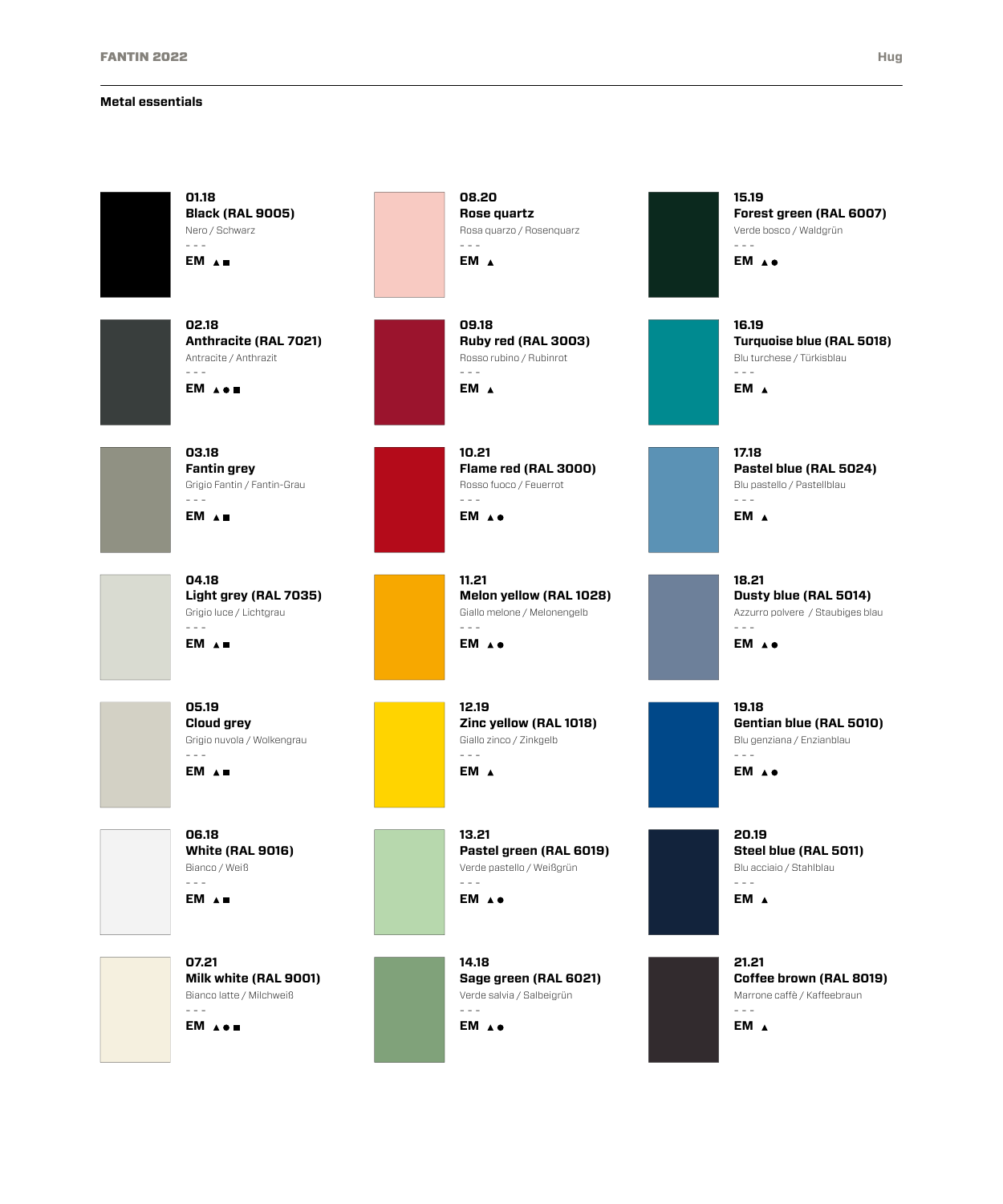# **Metal design**

## **Metallic Earth**



**41.18 Gold** Oro / Gold - - - **EM**



**43.21 Bronze** Bronzo / Bronze - - - **EM**



**47.21 Platinum** Platino / Platin - - -

**EM**



**46.21 Titanium** Titanio / Titan - - - **EM**



**45.21 Silver** Argento / Silber - - - **EM**



**44.18 Iron** Ferro / Eisen - - -



**EM**

**42.19 Rust** Ruggine / Rost - - - **EM**





**51.18 Sand** Sabbia / Sand  $- - -$ **EM**

**57.21 Clay** Creta / Lehm - - - **EM**

**52.18 Moss** Muschio / Moos - - - **EM**

**53.18 Basalt** Basalto / Basalt - - - **EM**

**54.18 Stone** Pietra / Stein - - - **EM**

**56.21 Ocean** Oceano / Ozean - - - **EM**

## **Surfaces / Superfici / Oberflächen**

**EM** Embossed / Goffrato / Gaufriert

## **Use / Utilizzo / Verwenden**

- Tops / Top / Arbeitsplatte  $\blacktriangle$
- Outdoor / Esterni / Außenbereich  $\bullet$
- Food / Alimentare / Lebensmittel  $\blacksquare$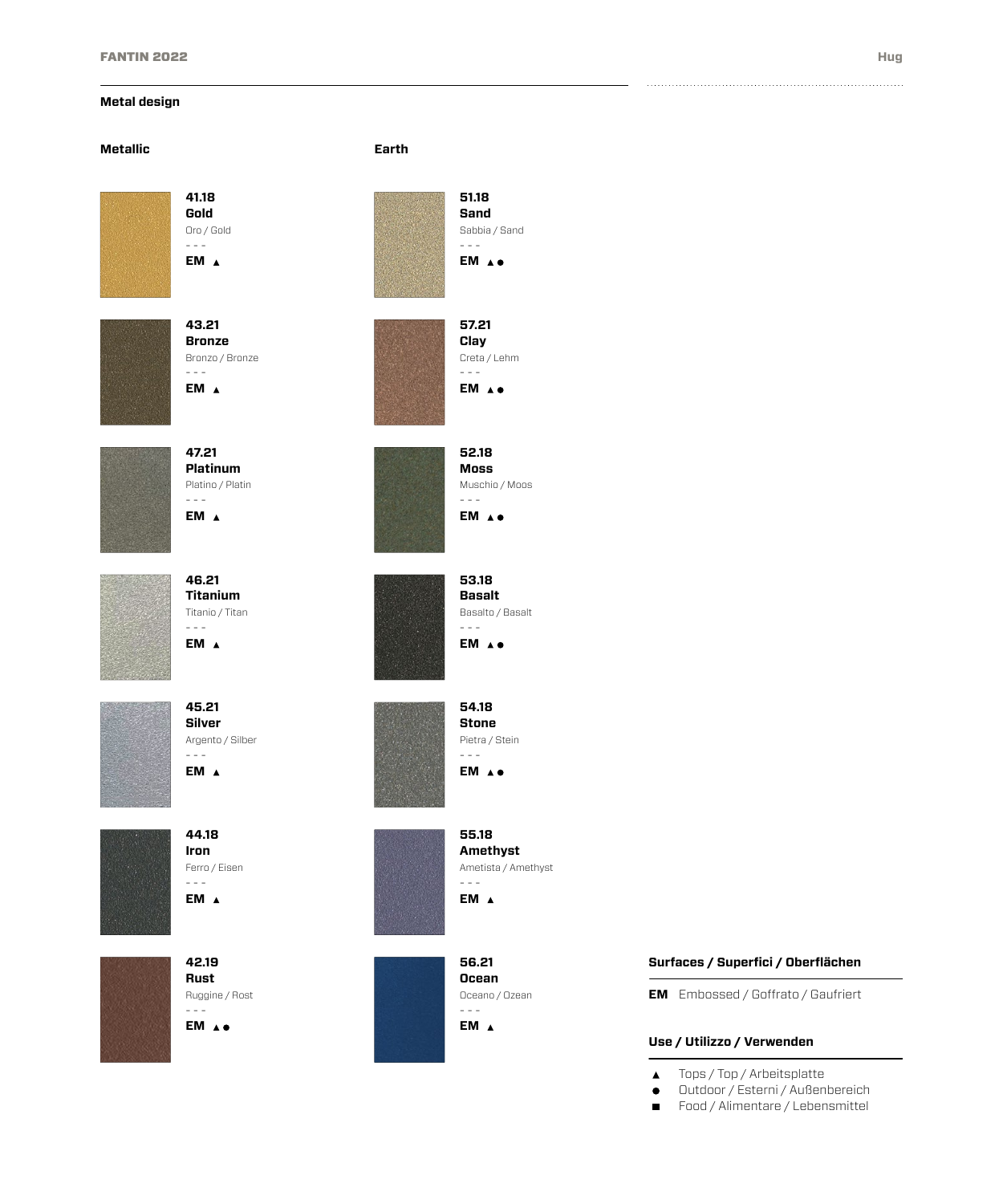#### **Technical information**

**Metal** Non-toxic powder coating for interior use, with no heavy metals. Cured in an oven at 190°C, following degreasing and phosphating. Guaranteed minimum thickness of 50 microns. Minimum resistance to salt spray of 200 hours (in accordance with the ASTM B117 standard). Some finishes are suitable for direct contact with food as required by Italian Law Decree D.M. 21/03/73 and subsequent updates. Requests for other RAL finishes can be considered.

#### **Informazioni tecniche**

**Metallo** Verniciatura per interni a polveri atossiche prive di metalli pesanti, con passaggio in forno a 190 °C, previo trattamento di sgrassaggio e fosfatazione. Spessore minimo garantito 50 micron, resistenza minima in nebbia salina pari a 200 ore (norma ASTM B117). Alcune finiture sono idonee al contatto diretto con alimenti come previsto dal decreto italiano D.M. 21/03/73 e successivi aggiornamenti. Altre finiture RAL valutabili su richiesta.

## **Technische Informationen**

**Metall** Die Pulverbeschichtung der giftund schwermetallfreien Pulverlacke für Innenbereiche erfolgt im Lackierofen bei 190 °C nach vorheriger Entfettung und Phosphatierung. Die garantierte Mindeststärke der Lackschicht beträgt 50 Mikron bei einer Mindestprüfungsdauer von 200 Stunden im Salznebel (ASTM-Norm B117). Einige Oberflächen sind für den direkten Kontakt mit Lebensmitteln geeignet, wie in der Verordnung vorgesehen Italienisch D.M. 21/03/73 und folgende Aktualisierungen. Auf Anfrage können andere RAL-Finishes in Betracht gezogen werden.